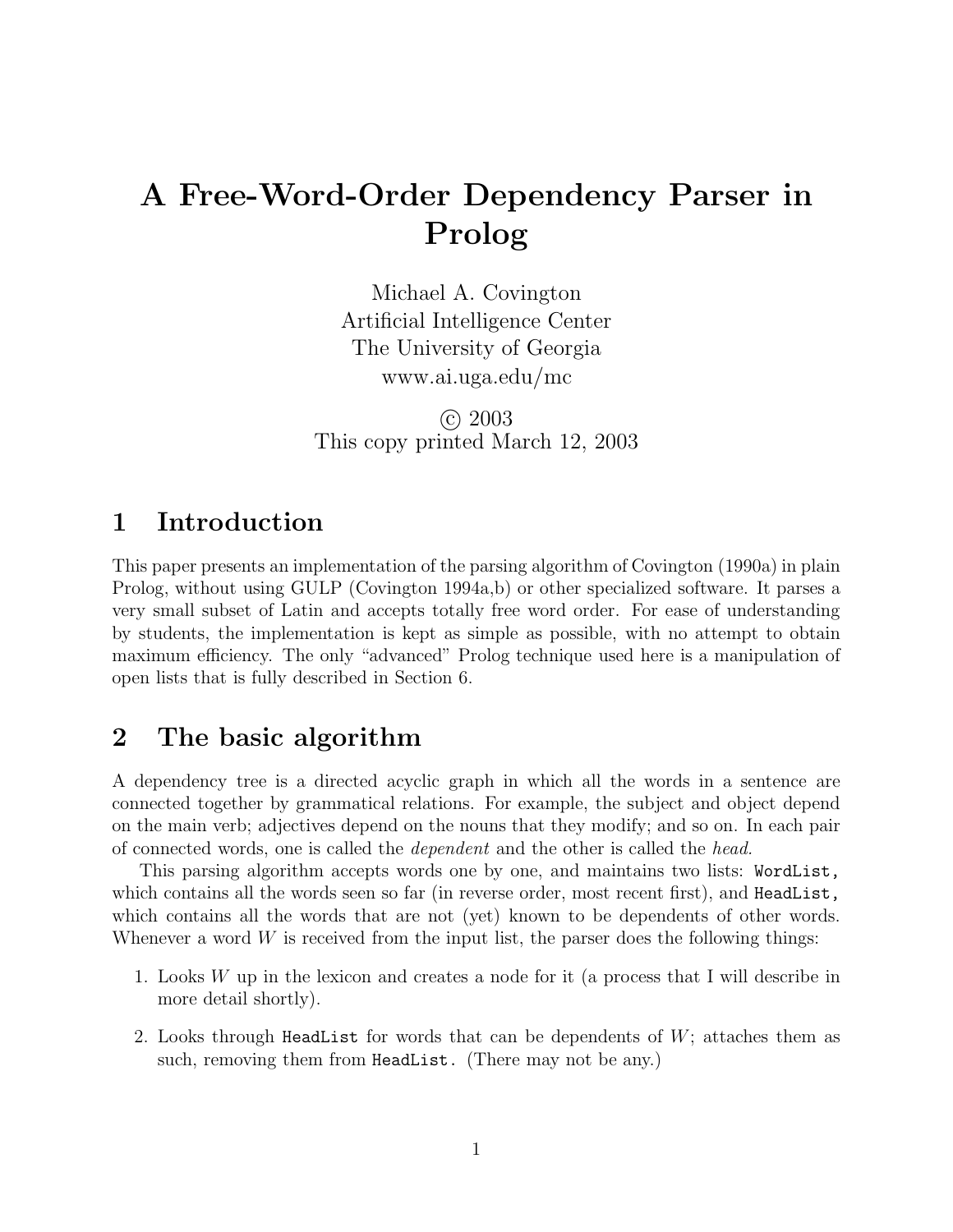- 3. Looks through WordList for a word of which *W* can be a dependent. (There will be at most one.) If such a word is found, attaches *W* as that word's dependent. Otherwise, adds *W* to HeadList.
- 4. Adds *W* to WordList.

Note that steps 2 and 3 can both occur. That is, the current word can acquire dependents in step 2, and then also acquire a head in step 3.

When the process is complete, and all the words in the input list have been processed, HeadList should have only one element, the main verb.

### **3 The lexicon**

In the sample parser, lexical entries are of the form

word( Form, [Category, Gloss, Gender, Number, Case, Person] ).

where:

Form is the word as it actually occurs in the input.

Category is the syntactic category  $(n, v, or adj)$ .

Gloss is a label that will identify the word in the output. In the examples, I use an English translation of the word, with extra quotation marks.

Gender, Number, Case, Person are grammatical features.

In a more sophisticated implementation, the second argument of word might be a GULP feature structure, and the grammar would have a morphological component rather than listing all the inflected forms separately. Here is the lexicon actually used in the example parser:

| word(canis,   | $[n, '''\text{dog}'$ , $n$ asc, sg, nom, 3]).              |
|---------------|------------------------------------------------------------|
| word(canem,   | [n, " 'dog' " , mass, sg, acc, 3]).                        |
| word(canes,   | $[n, ''''$ dog''', masc, pl, nom, 3]).                     |
| word(canes,   | $[n, '''dog'$ , masc, pl, acc, 3]).                        |
| word(felis,   | $[n, " 'cat " ', \text{masc}, \text{sg}, \text{nom}, 3]).$ |
| word(felem,   | $[n, " 'cat " , \text{masc}, \text{sg}, \text{acc}, 3]).$  |
| word(feles,   | $[n, " 'cat " , \text{masc}, \text{pl}, \text{nom}, 3]).$  |
| word(feles,   | $[n, " 'cat " , \text{masc}, \text{pl}, \text{acc}, 3]).$  |
| word(video,   | $[v, \dots (I)$ see"",<br>$\_,$ sg, $\_,$ 1]).             |
| word(videmus, | $[v, \dots (we) \text{ see}'')$<br>,_,pl,_,1]).            |
| word(videt,   | [v, " "sees",<br>$_{-}$ , sg, $_{-}$ , 3]).                |
| word(vident,  | [v, " "see "",<br>$_{-}$ , p1, $_{-}$ , 3]).               |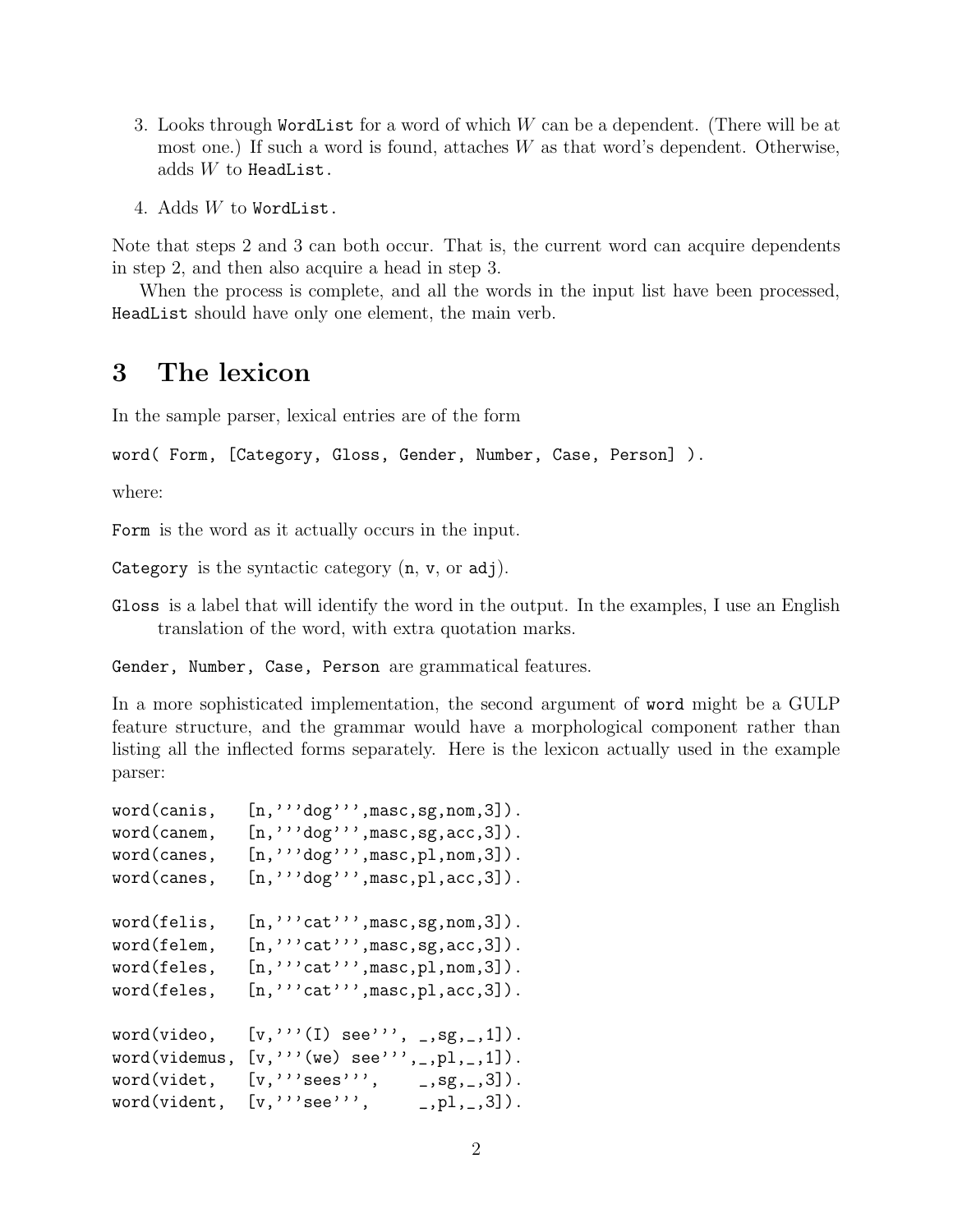```
word(parvus, [adj,'''small''', masc,sg,nom, _]).
word(parvum, [adj,'''small''',masc,sg,acc,_]).
word(parvi, [adj,'''small''', masc, pl, nom, _]).
word(parvos, [adj,'''small''', masc, pl, acc, _]).
```
Note that all categories have the same list of grammatical features, even though gender and case are irrelevant for verbs, and person is trivial for nouns (all nouns are third person) and irrelevant for adjectives.

### **4 The grammar**

The grammar consists of rules that specify what dependents can be connected to what heads. These are of the form

```
dh( Dependent, Head ).
```
where Dependent and Head are feature lists like those in the lexicon. For example:

• Subject and verb: A noun can depend on a verb provided they agree in number and person, and the noun is nominative case. Other features do not matter.

 $dh([n, \_,\_,\mathtt{Number},\mathtt{nom},\mathtt{Person}], [v, \_,\_,\mathtt{Number},\_,\mathtt{Person}]).$ 

• Object and verb: A noun can depend on a verb provided the noun is accusative case. Other features do not matter.

```
dh([n_{1},...,n_{c},n_{c},], [v_{1},...,...,]).
```
• Adjective and noun: An adjective can depend on a noun provided they agree in gender, number, and case.

```
dh([adj,_,Gender,Number,Case,_], [n,_,Gender,Number,Case,_]).
```
These are the only grammar rules in the sample parser. Others can be added.

### **5 Representing nodes in the tree**

The job of the parser is to construct a dependency parse tree. This is done by maintaining lists of nodes, where each node is like the feature list used in lexical entries, with two more elements added at the beginning. The structure of a node is:

[Count, Dependents, Category, Gloss, Gender, Number, Case, Person]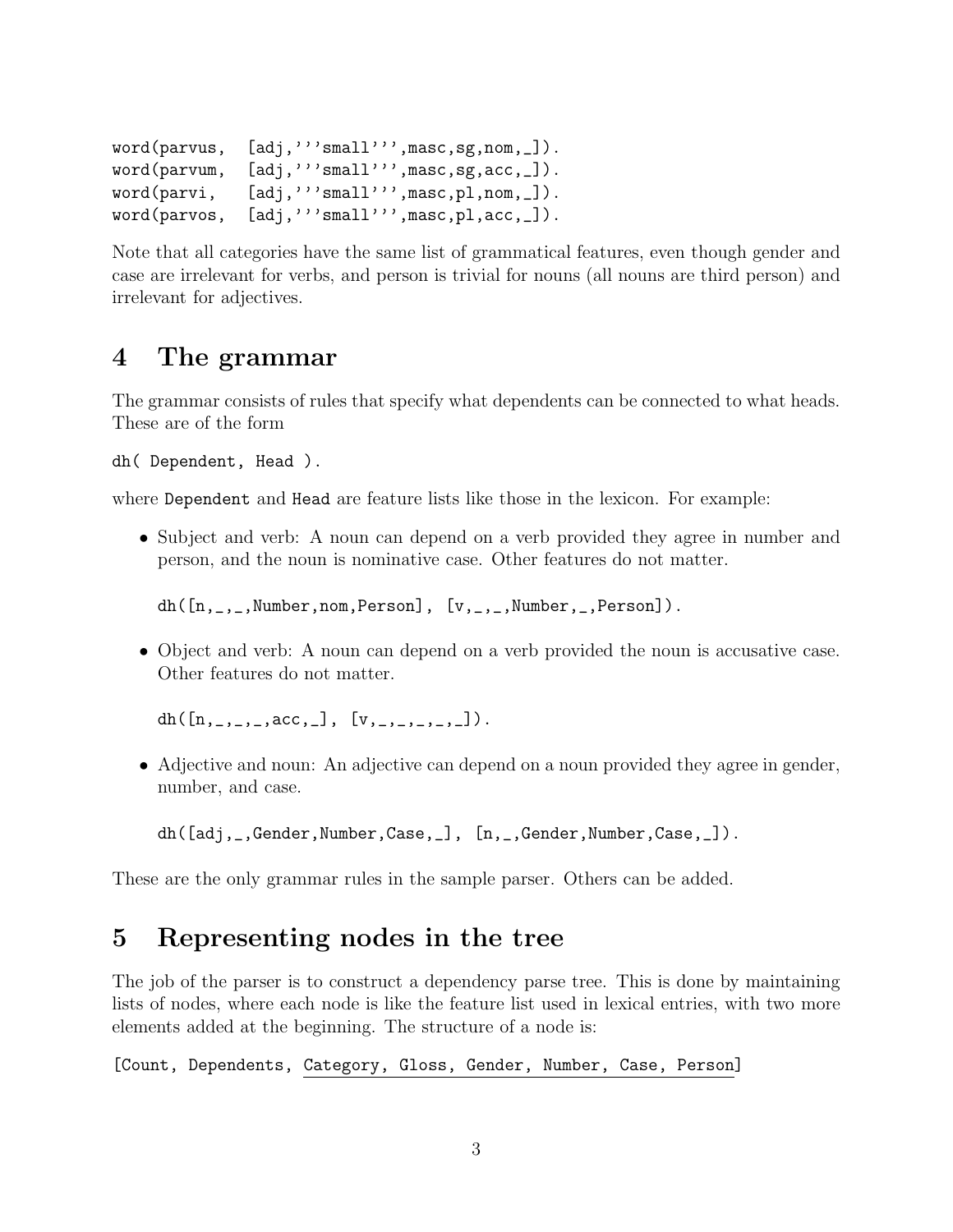The underlined part is familiar.

Count is a unique number that indicates the word's position in the input string. It makes the original word order visible in the tree, and it also keeps successive occurrences of the same word from being equated with each other.

Dependents is an open list containing nodes that depend on the current one. At the end of the parsing process, HeadList will contain only one node, and its list of dependents will contain, directly or indirectly, everything else.

Thus the parse tree is a recursive data structure in which any node can contain more nodes.

### **6 Motivation and use of open lists**

Recall that we are working with two lists of nodes, HeadList and WordList. The parser will find nodes by looking in either list, and make changes to them (by adding dependents to their dependent-lists).

Crucially, when a node is changed, we want the change to show up in both HeadList and WordList. We do not want two separate and potentially different copies of each node. We want each node to exist only once, even though it is accessible through both lists.

The most straightforward way to achieve this is to build the structure by instantiating variables. Recall that all instances of a Prolog variable have the same value, even when the variable occurs in more than one place (such as HeadList and WordList).

Accordingly, the list of dependents in each node will be an open list. The list will grow by gradually instantiating parts of it that were formerly uninstantiated.

An open list is a list whose tail is uninstantiated. Consider the list:

[a,b,c|X]

Now instantiate:

 $X = [d|Y]$ 

Now the original list has become:

 $[a,b,c,d|Y]$ 

and if the variable X had been accessible in more than one place in the program (e.g., in both HeadList and WordList), the change would have happened in both places, because all instances of X are actually pointers to the same memory location. This is how we will build dependent lists. In particular, to add an item to the end of an open list, we use the predicate:

```
% add_item(?OpenList,+Item)
% adds Item just before the tail of OpenList
add\_item(X,Item) :- var(X), !, X = [Item | ].
add\_item([[]X],Item) :- add\_item(X,Item).
```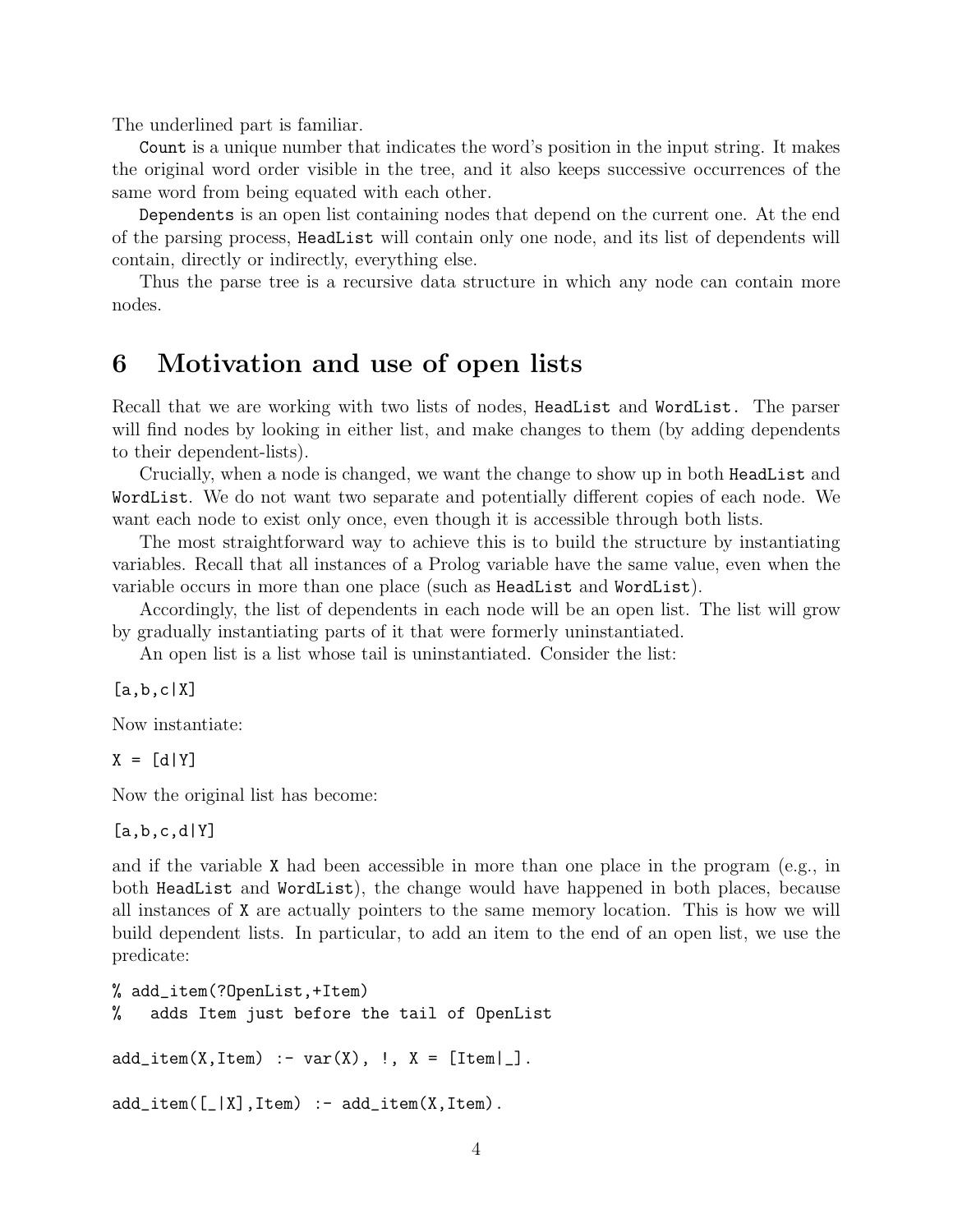This predicate has no "output" — it works on OpenList by instantiating more of it, not by changing it into something else.

Note that we are using open lists, not difference lists. A difference list is a structure consisting of an open list plus a copy of its uninstantiated tail. If we were using difference lists, add\_item would need separate "input" and "output" arguments (because the uninstantiated tail becomes a different variable), and that's what we're trying to avoid. The disadvantage of this tactic is that, unlike difference lists, open lists do not give us a way to jump directly to the place where an element will be added; we have to work down the list from the beginning each time, like a conventional list.

Finally, note that the empty open list is  $\Box$  (an uninstantiated variable), not [].

### **7 The parser itself**

#### **7.1 parse(+InputList,-Result)**

To start parsing a list of words, the parser must initialize the node count as 1 and HeadList and WordList as [], then pass control to the main loop:

```
parse(InputList,Result) :-
   parse_loop(1,InputList,[],[],Result).
```
#### **7.2 parse loop(+Count,+InputList,+WordList,+HeadList,-Result)**

The predicate parse\_loop steps through the input list, word by word. For each word, it creates a node, then tries to connect the node to other nodes that already exist. When it runs out of words, it returns HeadList as the result:

| parse_loop(Count,[Word InputList],WordList,HeadList,Result) :-     |                         |
|--------------------------------------------------------------------|-------------------------|
| word(Word, WordFeatures),                                          | % Look up the next word |
| Node = $[Count, -   WordFeatures],$                                | % Build a node for it   |
| parse_node(Node,WordList,HeadList,NewHeadList),                    | % Try to attach it      |
| NewCount is Count $+1$ ,                                           | % Increment the counter |
| $NewWordList = [Node WordList],$                                   | % Add Node to WordList  |
| parse_loop(NewCount, InputList, NewWordList, NewHeadList, Result). |                         |

parse\_loop(\_,[],\_,Result,Result). % Nothing more to do, so Result = HeadList

#### **7.3 parse node(+Node,+WordList,+HeadList,-NewHeadList)**

This is the predicate that takes a newly created node and tries to connect it to other nodes. In so doing, it can alter HeadList by adding or removing elements, hence the need for an output argument, NewHeadList.

```
parse\_node(Node, [], [], [Node]) :- !.
   % If this is the first word, just add it to HeadList.
```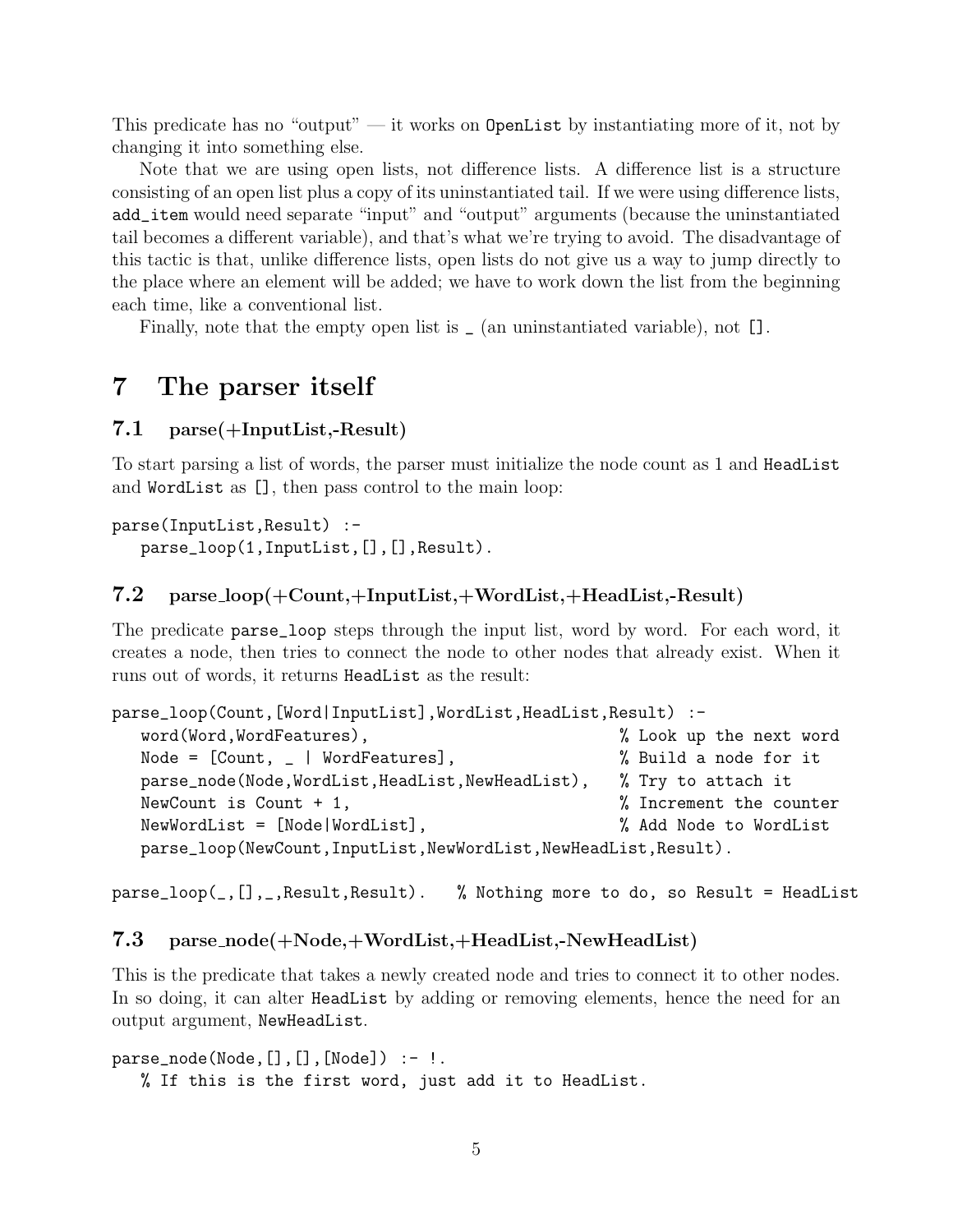parse\_node(Node,WordList,HeadList,NewHeadList) :-

try\_inserting\_as\_head(Node,HeadList,HeadList2), try\_inserting\_as\_dependent(Node,WordList,HeadList2,NewHeadList).

#### **7.4 try inserting as head(+Node,+HeadList,-HeadList2)**

This predicate tries to attach Node as a head above one of the words presently in HeadList. To do this, it must look at all the elements of HeadList, because any and all of them could be dependents of Node. For instance, a noun might be preceded by several adjectives that modify it.

There are three clauses. First, and most obviously, when you get to the end of HeadList, stop:

```
try_inserting_as_head(_,[],[]).
```
% No more elements of HeadList to look at.

Second, and more commonly, look at the grammatical features of Node and of Head (an element of HeadList). See if Head can be a dependent of Node. If so, add Head to Node's open list of dependents by instantiating part of the tail (using add\_item). Then recursively look for more dependents, using a version of HeadList from which Head has been removed.

```
try_inserting_as_head(Node,[Head|HeadList],NewHeadList) :-
  % Insert Node above Head, and remove Head from HeadList.
   Node = [-, D|NodeFeatures],Head = [-, ]HeadFeatures],dh(HeadFeatures,NodeFeatures), % Head is the dependent here
   add_item(D,Head),
   % Now recurse down HeadList and see if it can be done again.
   % (Multiple elements of HeadList may be dependents of Node.)
   try_inserting_as_head(Node,HeadList,NewHeadList).
```
That's not the only option. The alternative is that either the dependency connection couldn't be made, or the parser chose not to do it (because it's a nondeterministic parser). In that case we skip Head and recurse, preserving Head in the version of HeadList that will be passed along to the next step in the parser.

```
try_inserting_as_head(Node,[Head|HeadList],[Head|NewHeadList]) :-
   % Couldn't use Head, so skip it.
   try_inserting_as_head(Node,HeadList,NewHeadList).
```
#### **7.5 try inserting as dependent(+Node,+WordList,+HeadList2,-NewHeadList)**

A node can have many dependents but only one head. Its dependents have to be found in HeadList (which is what we just did), but its head can be anywhere, so we need to search for it in WordList.

Accordingly, this predicate requires WordList as well as HeadList2 as arguments. (HeadList2 is HeadList as output by the previous predicate.)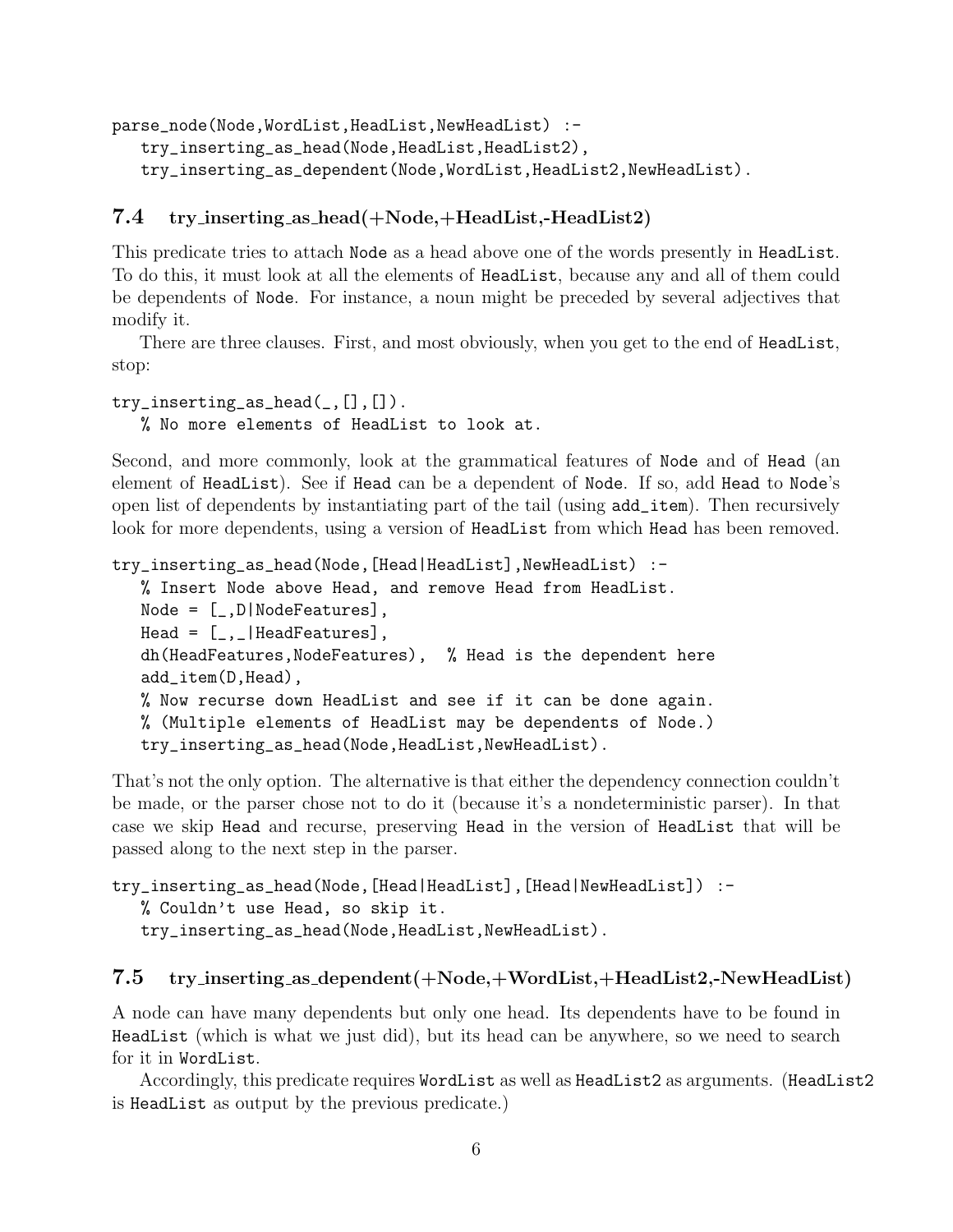There are only two clauses. Recall that  $?$ - member(X, [a,b,c]) returns, as backtracking alternatives, all the elements of the list, with X instantiated to a different one each time. In the same way, ?- member(Word,WordList) instantiates Word to a member of WordList and, upon backtracking, a different member, until it runs out of alternatives. Accordingly, here is how we search for the head of Node:

```
try_inserting_as_dependent(Node,WordList,HeadList,HeadList) :-
  member(Word,WordList),
  Word = [-, D|WordFeatures],Node = [-, ]NodeFeatures],
  dh(NodeFeatures,WordFeatures), % Check that dependency is permitted
  add_item(D,Node). % Place Node into dependent list of Word
```
Here D is the open list of dependents of Word, and add\_item instantiates it further to include Node.

There is of course an alternative. If the grammar does not permit the link to be established, or if the parser chooses not to establish it, the second clause is used instead:

try\_inserting\_as\_dependent(Node,\_,HeadList,[Node|HeadList]).

This just adds Node to HeadList.

### **8 Output utilities**

An open list of nodes is hard to print out readably. Accordingly, the program also contains predicates write\_list, write\_dep (for lists of dependents), and try to actually manage the parsing process, then print out the dependency tree as an indented structure. You can query a sentence and get all its parses like this:

```
try([canis,parvum,videt,felem]).
canis parvum videt felem
3 v 'sees' _ sg _ 3
   1 n 'dog' masc sg nom 3
   4 n 'cat' masc sg acc 3
      2 adj 'small' masc sg acc _
```

```
No (more) parses.
```
That is: 'sees' is the head word, and it has two dependents, 'dog' and 'cat'. In turn, 'cat' has another dependent, 'small'. If a sentence is ambiguous, multiple parse trees are returned.

### **9 Limitations**

This parser is *far* from adequate for actual parsing of Latin.